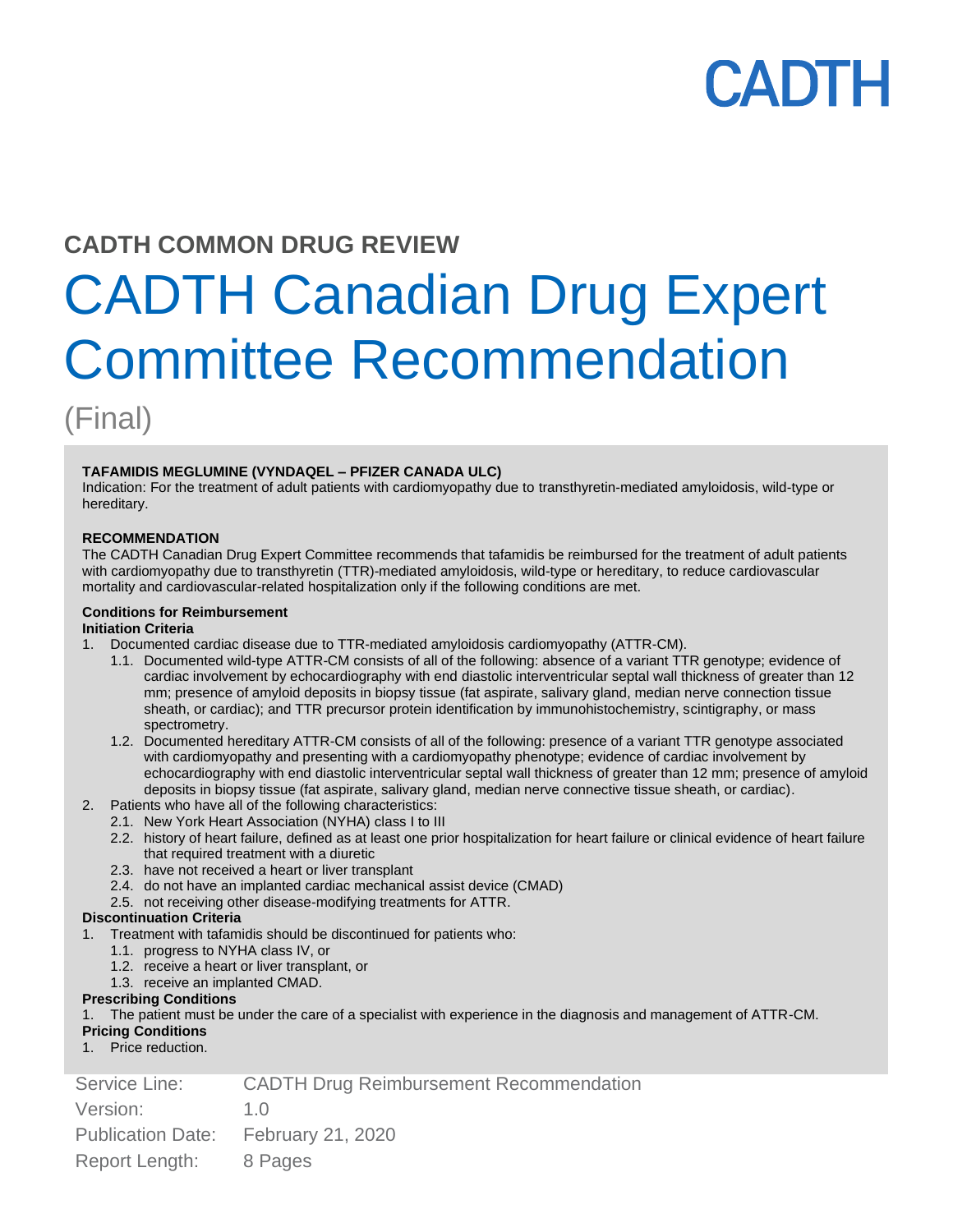Disclaimer: The information in this document is intended to help Canadian health care decision-makers, health care professionals, health systems leaders, and policy-makers make well-informed decisions and thereby improve the quality of health care services. While patients and others may access this document, the document is made available for informational purposes only and no representations or warranties are made with respect to its fitness for any particular purpose. The information in this document should not be used as a substitute for professional medical advice or as a substitute for the application of clinical judgment in respect of the care of a particular patient or other professional judgment in any decision-making process. The Canadian Agency for Drugs and Technologies in Health (CADTH) does not endorse any information, drugs, therapies, treatments, products, processes, or services.

While care has been taken to ensure that the information prepared by CADTH in this document is accurate, complete, and up-to-date as at the applicable date the material was first published by CADTH, CADTH does not make any guarantees to that effect. CADTH does not guarantee and is not responsible for the quality, currency, propriety, accuracy, or reasonableness of any statements, information, or conclusions contained in any third-party materials used in preparing this document. The views and opinions of third parties published in this document do not necessarily state or reflect those of CADTH.

CADTH is not responsible for any errors, omissions, injury, loss, or damage arising from or relating to the use (or misuse) of any information, statements, or conclusions contained in or implied by the contents of this document or any of the source materials.

This document may contain links to third-party websites. CADTH does not have control over the content of such sites. Use of third-party sites is governed by the third-party website owners' own terms and conditions set out for such sites. CADTH does not make any guarantee with respect to any information contained on such third-party sites and CADTH is not responsible for any injury, loss, or damage suffered as a result of using such third-party sites. CADTH has no responsibility for the collection, use, and disclosure of personal information by third-party sites.

Subject to the aforementioned limitations, the views expressed herein are those of CADTH and do not necessarily represent the views of Canada's federal, provincial, or territorial governments or any third party supplier of information.

This document is prepared and intended for use in the context of the Canadian health care system. The use of this document outside of Canada is done so at the user's own risk.

This disclaimer and any questions or matters of any nature arising from or relating to the content or use (or misuse) of this document will be governed by and interpreted in accordance with the laws of the Province of Ontario and the laws of Canada applicable therein, and all proceedings shall be subject to the exclusive jurisdiction of the courts of the Province of Ontario, Canada.

The copyright and other intellectual property rights in this document are owned by CADTH and its licensors. These rights are protected by the Canadian *Copyright Act* and other national and international laws and agreements. Users are permitted to make copies of this document for non-commercial purposes only, provided it is not modified when reproduced and appropriate credit is given to CADTH and its licensors.

**Redactions:** Confidential information in this document has been redacted at the request of the manufacturer in accordance with the *CADTH Common Drug Review Confidentiality Guidelines.*

**About CADTH:** CADTH is an independent, not-for-profit organization responsible for providing Canada's health care decision-makers with objective evidence to help make informed decisions about the optimal use of drugs, medical devices, diagnostics, and procedures in our health care system.

**Funding:** CADTH receives funding from Canada's federal, provincial, and territorial governments, with the exception of Quebec.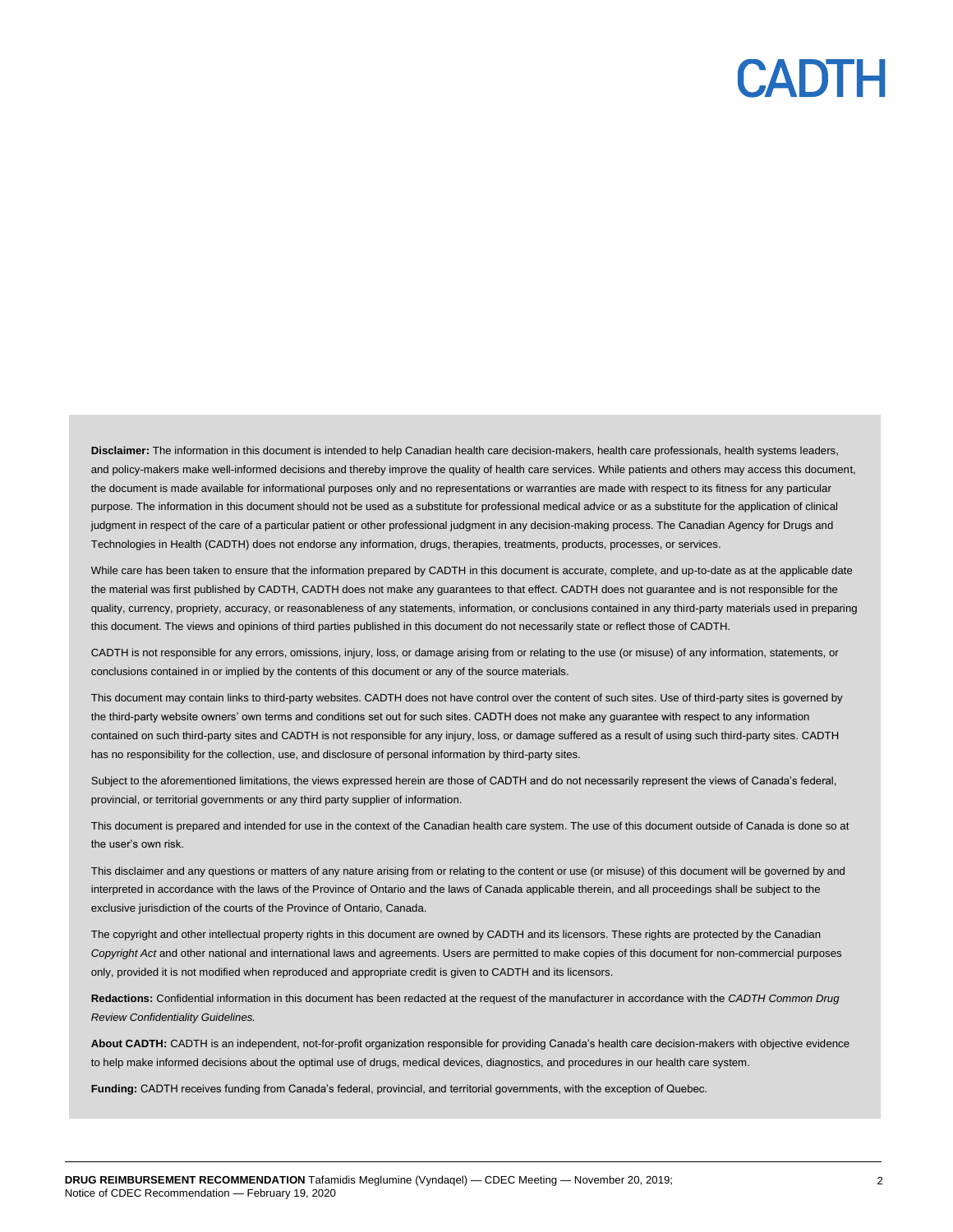# PADTH

# **TAFAMIDIS MEGLUMINE (VYNDAQEL – PFIZER CANADA ULC)**

Indication: For the treatment of adult patients with cardiomyopathy due to transthyretin-mediated amyloidosis, wild-type or hereditary.

# **Recommendation**

The CADTH Canadian Drug Expert Committee (CDEC) recommends that tafamidis be reimbursed for the treatment of adult patients with cardiomyopathy due to transthyretin (TTR)-mediated amyloidosis, wild-type or hereditary, to reduce cardiovascular mortality and cardiovascular-related hospitalization only if the following conditions are met.

# **Conditions for Reimbursement**

#### **Initiation Criteria**

- 1. Documented cardiac disease due to TTR-mediated amyloidosis cardiomyopathy (ATTR-CM)
	- 1.1. Documented wild-type ATTR-CM consists of all of the following: absence of a variant TTR genotype; evidence of cardiac involvement by echocardiography with end diastolic interventricular septal wall thickness of greater than 12 mm; presence of amyloid deposits in biopsy tissue (fat aspirate, salivary gland, median nerve connection tissue sheath, or cardiac); and TTR precursor protein identification by immunohistochemistry, scintigraphy, or mass spectrometry.
	- 1.2. Documented hereditary ATTR-CM consists of all of the following: presence of a variant TTR genotype associated with cardiomyopathy and presenting with a cardiomyopathy phenotype; evidence of cardiac involvement by echocardiography with end diastolic interventricular septal wall thickness of greater than 12 mm; presence of amyloid deposits in biopsy tissue (fat aspirate, salivary gland, median nerve connective tissue sheath, or cardiac)
- 2. Patients who have all of the following characteristics:
	- 2.1. New York Heart Association (NYHA) class I to III
	- 2.2. history of heart failure, defined as at least one prior hospitalization for heart failure or clinical evidence of heart failure that required treatment with a diuretic
	- 2.3. have not received a heart or liver transplant
	- 2.4. do not have an implanted cardiac mechanical assist device (CMAD)
	- 2.5. not receiving other disease-modifying treatments for ATTR.

#### **Discontinuation Criteria**

- 1. Treatment with tafamidis should be discontinued for patients who:
	- 1.1. progress to NYHA class IV, or
	- 1.2. receive a heart or liver transplant, or
	- 1.3. receive an implanted CMAD.

### **Prescribing Conditions**

1. The patient must be under the care of a specialist with experience in the diagnosis and management of ATTR-CM.

### **Pricing Conditions**

1. Price reduction.

# **Reasons for the Recommendation**

1. In one double-blind, phase III, randomized controlled trial in patients with wild-type or hereditary ATTR-CM, treatment with tafamidis 80 mg was associated with reduced mortality and cardiovascular-related hospitalizations after 30 months compared with placebo. At month 30, more patients were alive in the tafamidis 80 mg group compared with the placebo group (69.3% versus 57.1%). There were also more cardiovascular-related hospitalizations in the placebo group compared with tafamidis 80 mg, among patients who were alive at month 30 (mean: 0.46 per year versus 0.34 per year). Clinically important differences were also observed in favour of tafamidis at month 30 in health-related quality of life, as measured by the Kansas City Cardiomyopathy Questionnaire (KCCQ) overall score (least square mean difference for tafamidis 80 mg versus placebo: 13.5 points; 95% confidence interval [CI], 9.2 to 17.8), and disability progression, as measured by the 6-minute walk test (6MWT) (least square mean change of –54.8 metres versus –130.6 metres).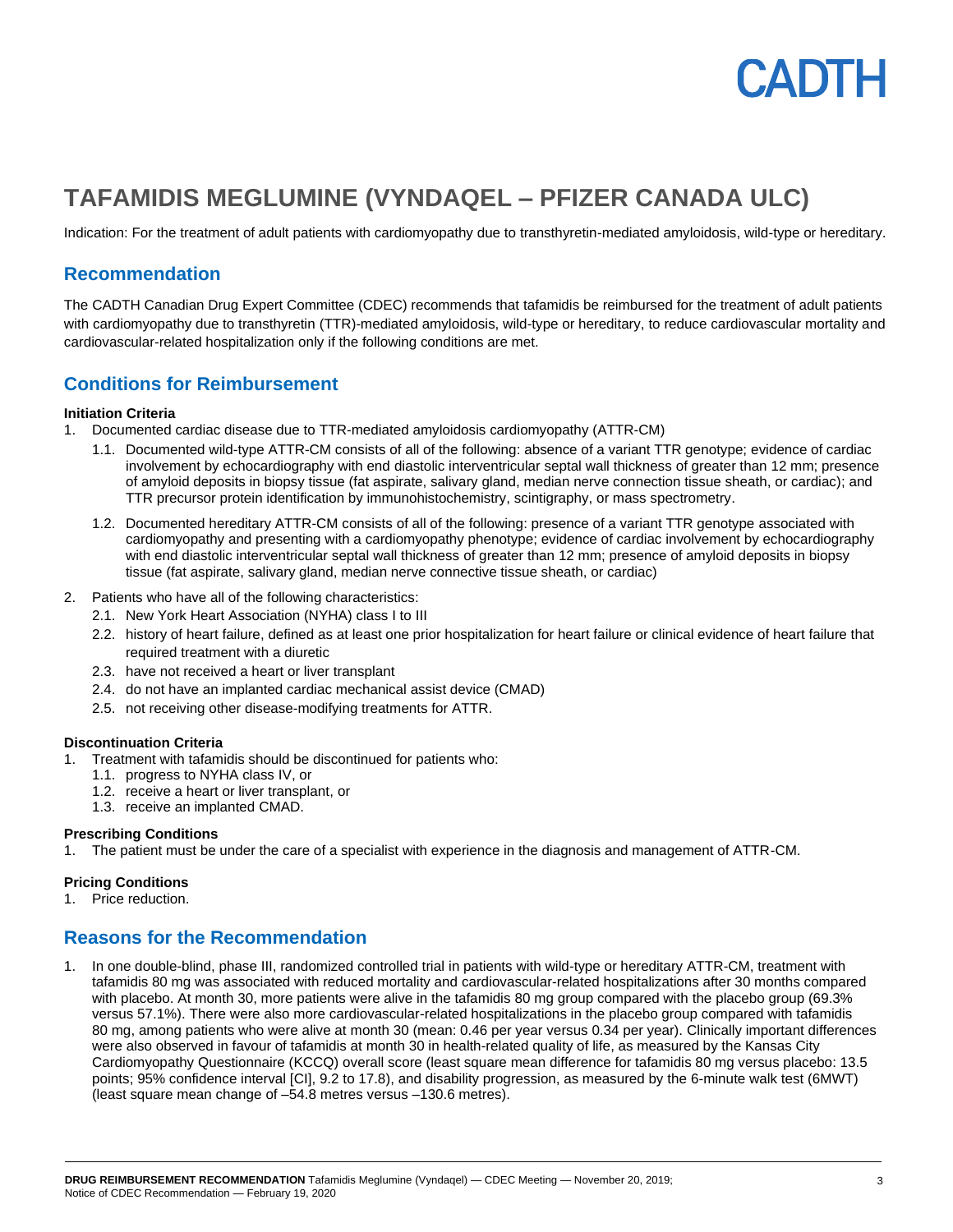# PADTH

- 2. There is an unmet clinical need due to the absence of effective alternative treatments for ATTR-CM. There are no other approved treatment options that address the underlying mechanism of the disease and are supported by robust evidence.
- 3. Patients classified as NYHA class IV (i.e., unable to carry on any physical activity without discomfort, symptoms of heart failure at rest, if any physical activity is undertaken discomfort increases) at baseline and those who had prior liver or heart transplant or an implanted CMAD were excluded from the study. If, during the study, a patient chose to accept a donor organ transplant or had implantation of a CMAD, the patient was discontinued from the study. Therefore, there is no evidence to support the use of tafamidis in these patients.
- 4. The sponsor-submitted price of tafamidis is \$133.57 per 20 mg capsule. At a dose of tafamidis 80 mg daily, the cost of tafamidis is \$534 daily and \$195,012 annually. Based on a CADTH reanalysis of the sponsor-submitted economic model, the incremental cost-utility ratio (ICUR) for tafamidis compared with best supportive care (BSC) is \$443,694 per quality-adjusted life-year (QALY) gained. However, this estimate is associated with significant uncertainty due to limitations in the submitted model structure. Based on the CADTH reanalysis, a price reduction of more than 92% is required for tafamidis to achieve an ICUR of \$50,000 per QALY.

# **Implementation Considerations**

- Diagnosis of hereditary or wild-type ATTR-CM requires specialized testing for amyloid protein, scintigraphy, or genetic testing, which are available at larger academic centres.
- The classification of patients according to NYHA class depends on clinician judgment; there are no laboratory or imaging criteria that designate a patient as having transitioned from NYHA class III to NYHA class IV. This judgment will rely on clinical assessments only.
- The prevalence of wild-type ATTR-CM is unknown and some evidence indicates that wild-type ATTR may be underdiagnosed. The budget impact of tafamidis may be considerable given the high cost of the drug. Even at a substantially reduced price, CDEC discussed that the budget impact of tafamidis could be even greater if the prevalence of wild-type ATTR is higher than currently recognized. The availability of an effective treatment may also stimulate diagnostic testing with further impact on health system resources. CDEC also discussed that the diagnostic accuracy of currently used tests among the broad spectrum of patients with restrictive cardiomyopathy is unknown.

# **Discussion Points**

- CDEC acknowledged that many patients receiving tafamidis will likely experience some worsening of their symptoms over time, but that these patients may nevertheless continue to benefit from treatment with tafamidis as their disease trajectory may have been more rapid had they not received the drug.
- There is no evidence to support the use of tafamidis in combination with other TTR stabilizers or interfering ribonucleic acid drugs that may be used to treat other symptoms of ATTR, such as polyneuropathy.
- Patients who are asymptomatic with cardiac involvement who do not have a history or clinical evidence of heart failure were not included in the ATTR-ACT trial. The benefit of treatment with tafamidis in this patient population is unknown.
- CDEC discussed that while analyses of the tafamidis 80 mg dose were exploratory in the ATTR-ACT study, results were aligned with the primary analysis conducted in the pooled tafamidis 80 mg and 20 mg group. Further, two-thirds of patients in the pooled dose group received 80 mg tafamidis.

# **Background**

Tafamidis meglumine is a selective TTR stabilizer that binds to thyroxine binding sites, thus stabilizing the TTR tetramer. The Health Canada indication for tafamidis is for the treatment of adult patients with cardiomyopathy due to TTR-mediated amyloidosis, wild-type or hereditary, to reduce cardiovascular mortality and cardiovascular-related hospitalization. Tafamidis is available as a 20 mg capsule. The recommended dose of tafamidis meglumine is 80 mg (administered as four 20 mg capsules) taken orally, once daily, with or without food. The dose may be reduced to 20 mg if not tolerated.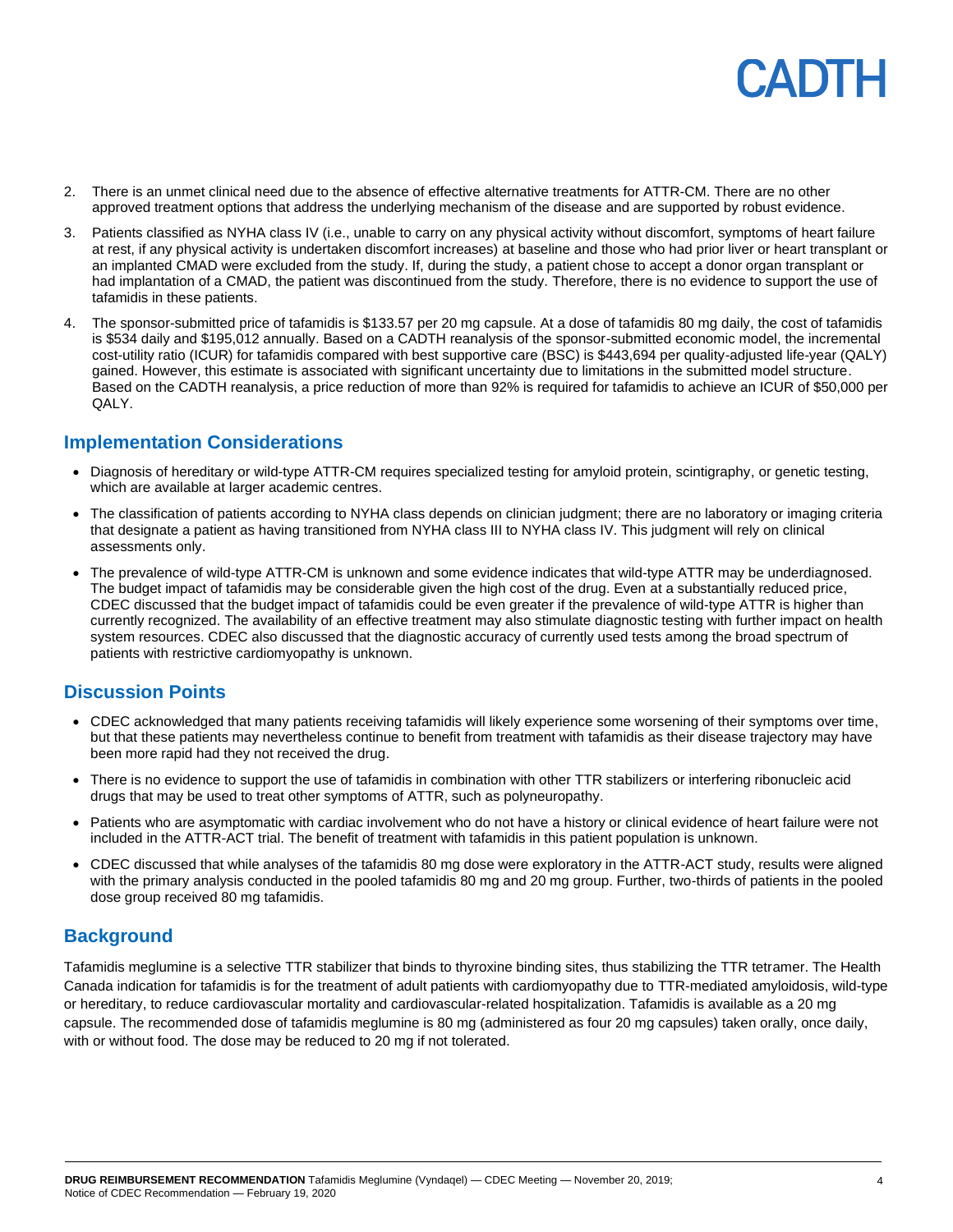# **Summary of Evidence Considered by CDEC**

The committee considered the following information prepared by CADTH: a systematic review of randomized controlled trials of tafamidis and a critique of the manufacturer's pharmacoeconomic evaluation. The committee also considered input from clinical experts with experience in treating patients with ATTR-CM, and patient group–submitted information about outcomes and issues important to patients.

# Summary of Patient Input

The Canadian Organization for Rare Disorders, with support from the Canadian Amyloidosis Support Network, provided input for this review. Patient perspectives were obtained from an online survey and individual patient interviews. The following is a summary of key input from the perspective of the patient group:

- Almost all patients (or caregivers) reported that the condition was debilitating, interfering significantly with daily functioning and quality of life. Like all types of ATTR, the condition affects multiple systems in the body.
- The patient group indicated that prior to tafamidis, there have been no therapies specific for ATTR-CM. Almost all patients (86%) reported receiving treatments to manage symptoms related to organ damage, namely heart damage, nerve damage, and inflammation. The therapies reported as used by most respondents (67%) included medicines to manage fluid and/or mineral levels (e.g., electrolytes, and mineral and vitamin supplements). About half (50% to 54%) were currently taking some form of cardiac management therapy to manage blood pressure (e.g., diuretics), regulate heartbeat (e.g., amiodarone), or minimize clots (e.g., warfarin). Diflunisal, a nonsteroidal anti-inflammatory drug, was being used by about one-third of patients, with one-third reporting previous diflunisal use. Only two respondents indicated receipt of a liver transplant; one of them resided in Canada and the other in the US. Respondents indicated that the current treatments, including liver transplant, were "not at all" or "somewhat" effective in managing symptoms.
- The responses reflected both optimism and realism. The patient group reported two types of benefits. The first referenced the impact on symptoms, namely reduction in nerve pain, increase in strength and energy, better appetite, and improved mobility. The second benefit was "slowing or halting" disease progression. Thus, in their day-to-day life, patients felt better and were able to do more. As important, they were optimistic that this insidious disease was being held in check, if not actually cured.

# Clinical Trials

The systematic review included one phase III clinical trial (ATTR-ACT). The ATTR-ACT study was a multi-centre, double-blind, randomized, placebo-controlled trial in adults with hereditary or wild-type ATTR-CM. A total of 441 patients were randomized in a 2:1:2 ratio to placebo (N = 177), tafamidis 20 mg (N = 88), or tafamidis 80 mg (N = 176) once daily for 30 months. Randomization was stratified by wild-type or hereditary ATTR-CM, and NYHA class I or class II/III. In the primary analysis, patients receiving the 20 mg and 80 mg of tafamidis were pooled, whereas exploratory analyses by dose group were conducted for the primary and key secondary outcomes. In the Health Canada product monograph for tafamidis, the dosage indicated for ATTR-CM is 80 mg once daily, administered as four 20 mg capsules. Therefore, the focus of the CADTH review was the tafamidis 80 mg treatment group.

The study was completed by 48% of patients in the placebo group and 64.2% in the tafamidis 80 mg group. More patients in the placebo group discontinued treatment (52% placebo versus 35.8% tafamidis 80 mg). The main reason for discontinuation was death, which was higher in the placebo group than in the tafamidis 80 mg group (21.5% versus 14.2%). Other common reasons were withdrawal of consent (20.9% versus 9.7%) and adverse events (AEs) (6.2% versus 6.8%) in the placebo and tafamidis 80 mg groups, respectively.

# Outcomes

Outcomes were defined a priori in the CADTH systematic review protocol. Of these, the committee discussed the following:

• Combination of all-cause mortality and frequency of cardiovascular-related hospitalization at month 30: Analyzed with a hierarchical statistical testing approach and applying the method of Finkelstein-Schoenfeld. In this method, each patient was compared with every other patient within strata (i.e., wild type or hereditary and NYHA class I/II combined or class III) in a pairwise fashion, on all-cause mortality first, followed by cardiovascular-related hospitalization if patients could not be ranked based on mortality. All rankings were then combined to produce an overall test statistic.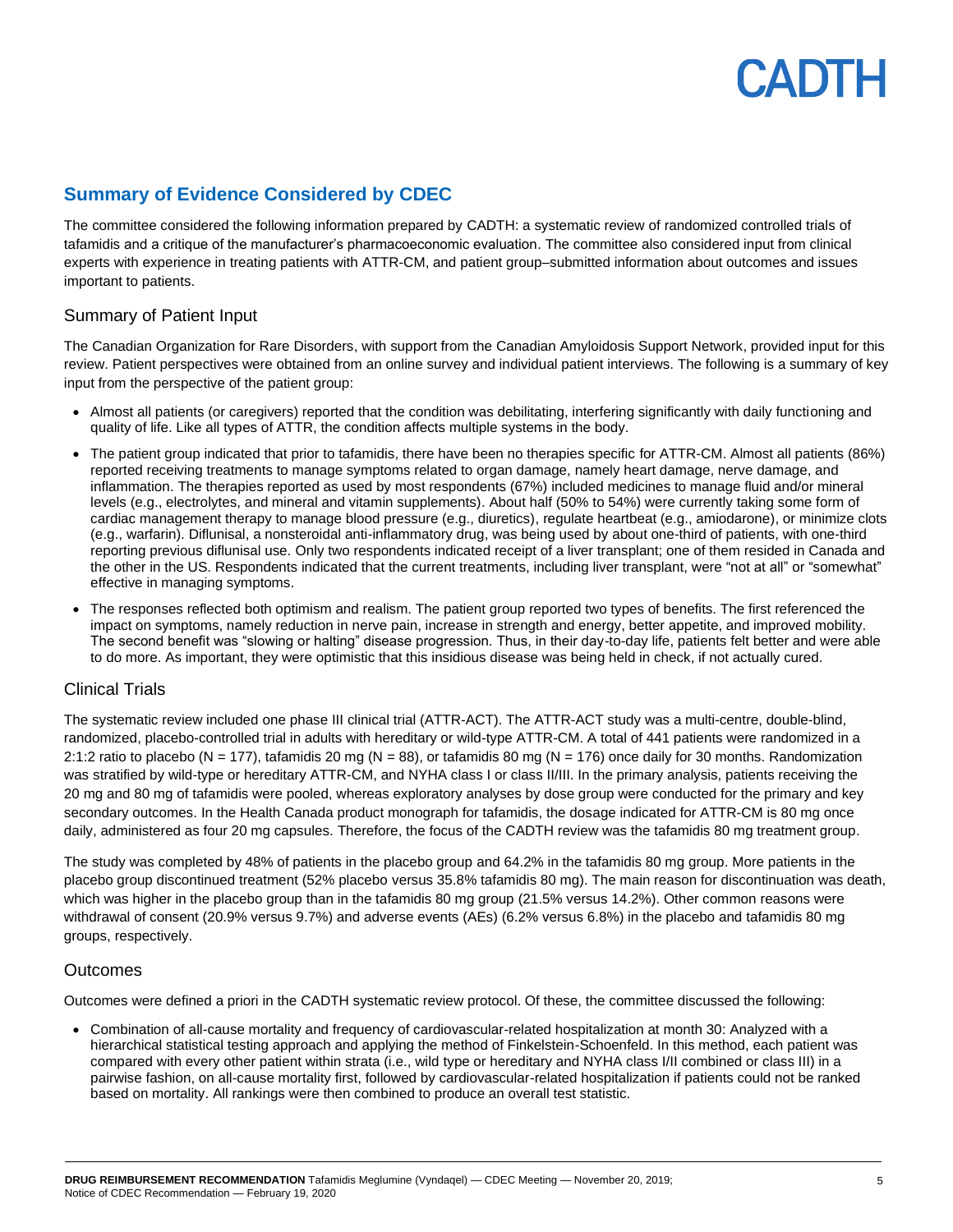- The KCCQ overall score: A 23-item (15-question) disease-specific health-related quality of life questionnaire used for patients with congestive heart failure. The KCCQ consists of eight domains (physical limitation, symptom stability, symptom frequency, symptom burden, total symptoms, self-efficacy, quality of life, and social limitation), a clinical summary, and an overall summary score. The scores are transformed to a 0 to 100 range, with higher scores indicating better health status. The KCCQ has been considered as a reliable and valid self-report instrument for measuring disease-specific quality of life in chronic heart failure. The KCCQ has been validated in patients with congestive heart failure with a minimal important difference (MID) of 5.7 for the overall score. However, no data were available for the validity or MID of the KCCQ in patients with ATTR-CM.
- NYHA functional classification: A measurement designed to assess the severity of heart failure that consists of four categories (class I, class II, class III, and class IV).
- 6MWT: A supervised test that measures the distance a patient can walk on a hard, flat surface over a six-minute period. The 6MWT is a commonly used test to evaluate global function of organ systems involved in exercise, namely the heart, lungs, peripheral circulation, blood, nervous system, muscles, bones, and joints during walking, a self-paced activity. No MIDs were identified for patients with ATTR-CM.
- N-terminal prohormone of brain natriuretic peptide (NT-proBNP): A cardiac biomarker that is released from the heart into blood circulation in response to myocardial wall tension and stress. NT-proBNP has been validated as a marker of cardiac stress and injury in patients with TTR amyloidosis (hereditary and wild type). It is a valid surrogate marker for mortality in patients with hereditary ATTR.
- Echocardiograms: A measure of cardiac left ventricle (LV) systolic function. Echocardiogram parameters (e.g., LV longitudinal strain, LV end diastolic interventricular septal wall thickness [mm]; LV wall thickness, and LV ejection fraction) are a reliable examination commonly used in clinics.
- Harms.

The primary outcome was a hierarchical combination of all-cause mortality and cardiovascular-related hospitalization at month 30 analyzed by the Finkelstein-Schoenfeld method.

# **Efficacy**

- For the primary outcome, at month 30, more patients were alive in the tafamidis 80 mg group compared with placebo (69.3% versus 57.1%). There were also more cardiovascular-related hospitalizations in the placebo group compared with tafamidis 80 mg among patients who were alive at month 30 (mean: 0.46 per year versus 0.34 per year). In the primary analysis that compared the pooled tafamidis dose group with placebo, the results demonstrated a pattern that was similar to tafamidis 80 mg. The Finkelstein-Schoenfeld analysis was statistically significant for the pooled tafamidis group versus placebo ( $P = 0.0006$ ), demonstrating that at least one, or possibly both, of all-cause mortality and cardiovascular-related hospitalization were statistically significantly different.
- Health-related quality of life was measured using the KCCQ and was a key secondary outcome in the ATTR-ACT study. For the KCCQ overall score, the change from baseline to month 30 was –7.3 points in the tafamidis 80 mg group, –7.2 points for the pooled tafamidis group, and –20.8 points for the placebo group, indicating a relatively more rapid decline in patients' healthrelated quality of life as measured by KCCQ over the 30-month period for the placebo group. The least square mean difference for tafamidis 80 mg versus placebo was 13.5 points (95% CI, 9.2 to 17.8), and 13.7 points (95% CI, 9.5 to 17.8) for the pooled tafamidis group versus placebo. These estimates exceed the MID of 5.7 for patients with congestive heart failure.



• Disability was measured using the 6MWT and was a key secondary outcome in ATTR-ACT. The decrease in the 6MWT from baseline to month 30 was smaller for tafamidis 80 mg compared with placebo (least square mean change: –54.8 metres versus –130.6 metres). Similarly, the decrease was smaller for the pooled tafamidis group compared with placebo (–54.9 metres). The least square mean difference for the pooled tafamidis group versus placebo was 75.7 metres (95% CI, 57.6 to 93.8). Although no MID for the 6MWT test is available specifically for patients with ATTR-CM, these estimates exceeded the MID of 43 metres for heart failure.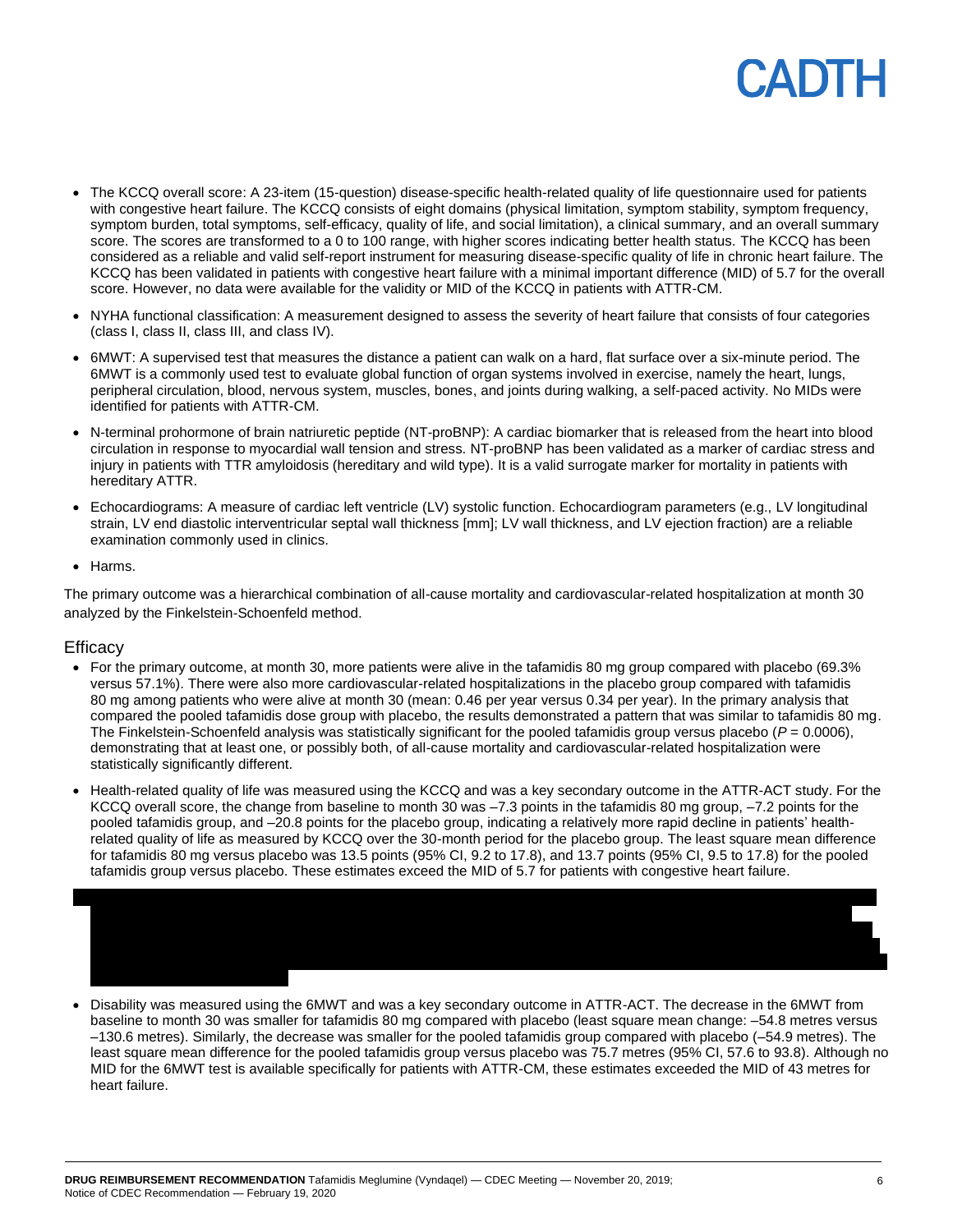- The NT-proBNP cardiac biomarker was an exploratory outcome. The NT-proBNP level in both the pooled tafamidis group and the placebo group increased from baseline to month 30; however, the increase was smaller for the pooled tafamidis group compared with the placebo group (least square mean change from baseline 1,771.7 pg/mL versus 3,947.7 pg/mL).
- Changes from baseline to month 30 in echocardiogram parameters were exploratory in ATTR-ACT. Smaller magnitudes of changes were observed for global longitudinal strain, LV end diastolic interventricular septal wall thickness, LV posterior wall thickness, and left ventricular ejection fraction for the pooled tafamidis group compared with the placebo group.

### Harms (Safety)

- AE: Almost all patients experienced at least one AE (98.9% placebo, and 98.3% tafamidis 80 mg). The most common AEs were cardiac-related (atrial fibrillation: 18.6% placebo, 19.9% tafamidis 80 mg); cardiac failure (33.9% placebo, 26.1% tafamidis 80 mg). Gastrointestinal effects, such as constipation (16.9% placebo, 14.8% tafamidis 80 mg), diarrhea (22.0% placebo, 12.5% tafamidis 80 mg), and nausea (20.3% placebo, 11.4% tafamidis 80 mg) were also common, but experienced by a lower percentage of patients who received tafamidis rather than placebo.
- Serious adverse events (SAE): At least one SAE was experienced by 79.1% of patients in the placebo group and 75.6% of patients in tafamidis 80 mg group. The most common SAEs were cardiac-related (i.e., atrial fibrillation and cardiac failure) and condition aggravated (32.8% placebo, 22.7% tafamidis 80 mg).
- Withdrawals due to AE: More patients in the placebo group stopped treatment due to an AE (29% placebo, 23% tafamidis 80 mg); however, withdrawal from the study due to an AE was similar between the placebo group (6.2%) and the tafamidis 80 mg (6.8%) group.
- Notable harms: Hypothyroidism was experienced by 5.6% of patients in the placebo group and 6.8% of patients in the tafamidis 80 mg group. More patients who received tafamidis had thyroxine abnormality of less than 0.8 lower limit of normal (4.5% placebo, 29.9% tafamidis 80 mg). Pruritis or rash occurred in more patients in the placebo group.

### Indirect Treatment Comparisons

No indirect evidence was submitted by the sponsor. An independent literature search for indirect evidence conducted by CADTH did not identify any evidence that met the inclusion criteria of the CADTH review protocol.

### Cost and Cost-Effectiveness

Tafamidis is available as a 20 mg capsule at a submitted price of \$133.57 per capsule. At the recommended dose of 80 mg, the daily and annual drug costs for tafamidis are \$534 and \$195,012 per patient, respectively.

The sponsor submitted a cost-utility analysis from the perspective of a Canadian publicly funded health care payer comparing tafamidis with BSC (consisting of supportive care medications) in patients with ATTR-CM over a lifetime time horizon (30 years). A multi-state cohort Markov model was developed, with three main health states: alive without transplant, alive with transplant, and death. Within the alive without transplant health state, patients were further subdivided into the four NYHA classes to reflect cardiac disease progression and, at any point, patients in the alive without transplant health states could receive a heart transplant (i.e., enter the alive with transplant health state). Patients entered the model distributed across one of two subgroups (baseline NYHA I/II or NYHA III) The model considered the two subgroups separately with the results weighted by the baseline NYHA class distributions (i.e., 67% in NYHA I/II and 33% in NYHA III) to produce the cost-effectiveness estimates for the full population. Transition probabilities on cardiac disease progression and transplantation were derived from the ATTR-ACT trial. Treatment-specific utilities and treatment and baseline NYHA-dependent mortality for patients in the alive without transplant health states were estimated from the ATTR-ACT trial. The model assumed that patients in the alive without transplant health states would remain on treatment, irrespective of NYHA class. Treatment acquisition costs were adjusted by the compliance rate and the extrapolated treatment discontinuation observed in the ATTR-ACT trial over the entire model time horizon. No treatment costs were assumed to be associated with BSC. Other costs included the costs of physician visits, emergency room visits, and cardiovascular-related hospitalizations.